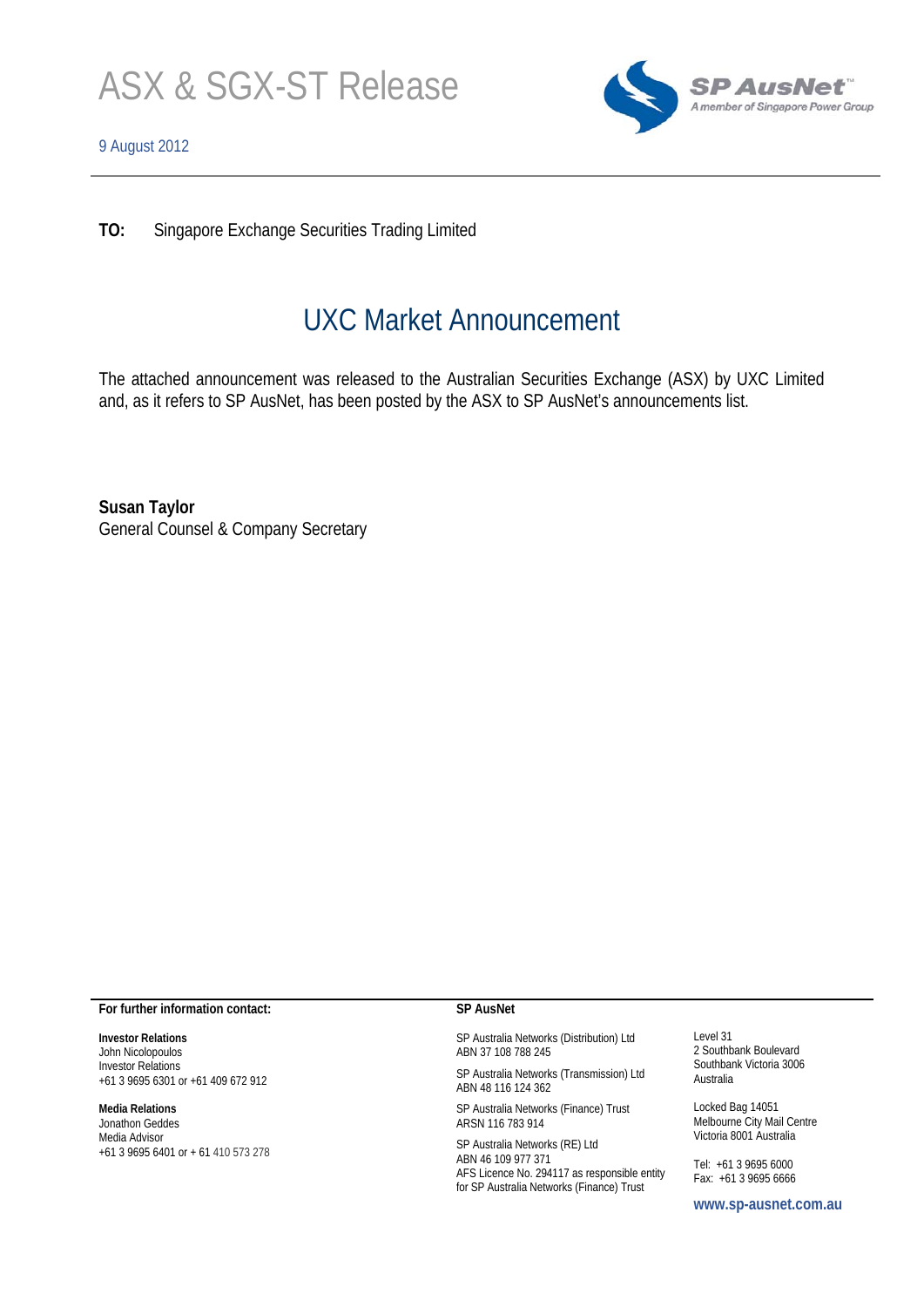

**Australian Stock Exchange Company Announcements Platform 8 August 2012**

## **MARKET ANNOUNCEMENT**

Class Action Suit – Murrindindi Bush Fire

Maurice Blackburn Lawyers has today launched a class action in the Supreme Court of Victoria against SP AusNet and a number of other parties in relation to the Murrindindi fire, including a wholly owned subsidiary of UXC Limited, ACN 060 674 580 Pty. Ltd (formerly Utility Services Corporation Limited)

ACN 060 674 580 notes that the Victorian Coroner is yet to release to the public a copy of the police report in relation to the Murrindindi fire, or to make a finding.

A business unit of ACN 060 674 580 had for many years provided asset inspection services for SP AusNet, and believes that it has at all times complied with its duties and obligations. This business unit has previously extended its full support and assistance to the Bushfires Royal Commission. The business and assets of this business unit were sold to a third party in September 2011 as part of UXC's divestment of its Field Solutions Group.

ACN 060 674 580 will vigorously defend any claim made against it in relation to its inspection of SP Ausnet's assets.

ACN 060 674 580 has liability insurance in place which provides cover for bushfire liability, and its insurance coverage is consistent with industry standards and practice.

While court proceedings are in progress, it is not appropriate for further comment to be made in connection with the litigation process.

For more information please contact:

| Mr Cris Nicolli                  | Mr Mark Hubbard                      | Тo             |
|----------------------------------|--------------------------------------|----------------|
| <b>Managing Director</b>         | Finance Director / Company Secretary | in             |
| UXC Limited<br>$(613)$ 9224 5777 | UXC Limited<br>$(613)$ 9224 5757     | 18<br><u>W</u> |

oll free shareholder formation line: 1800 092 092 www.uxc.com.au

### **ABOUT UXC LIMITED**

UXC Limited is an ASX listed Australian business solutions company, and the largest Australian owned ICT consultancy firm. UXC services medium to large entities in the private and public sectors across Australia and New Zealand.

UXC provides ICT Solutions in Consulting, Business Applications and Infrastructure that support our customers to design, implement  $\&$  enhance, and operate  $\&$  manage their ICT requirements.